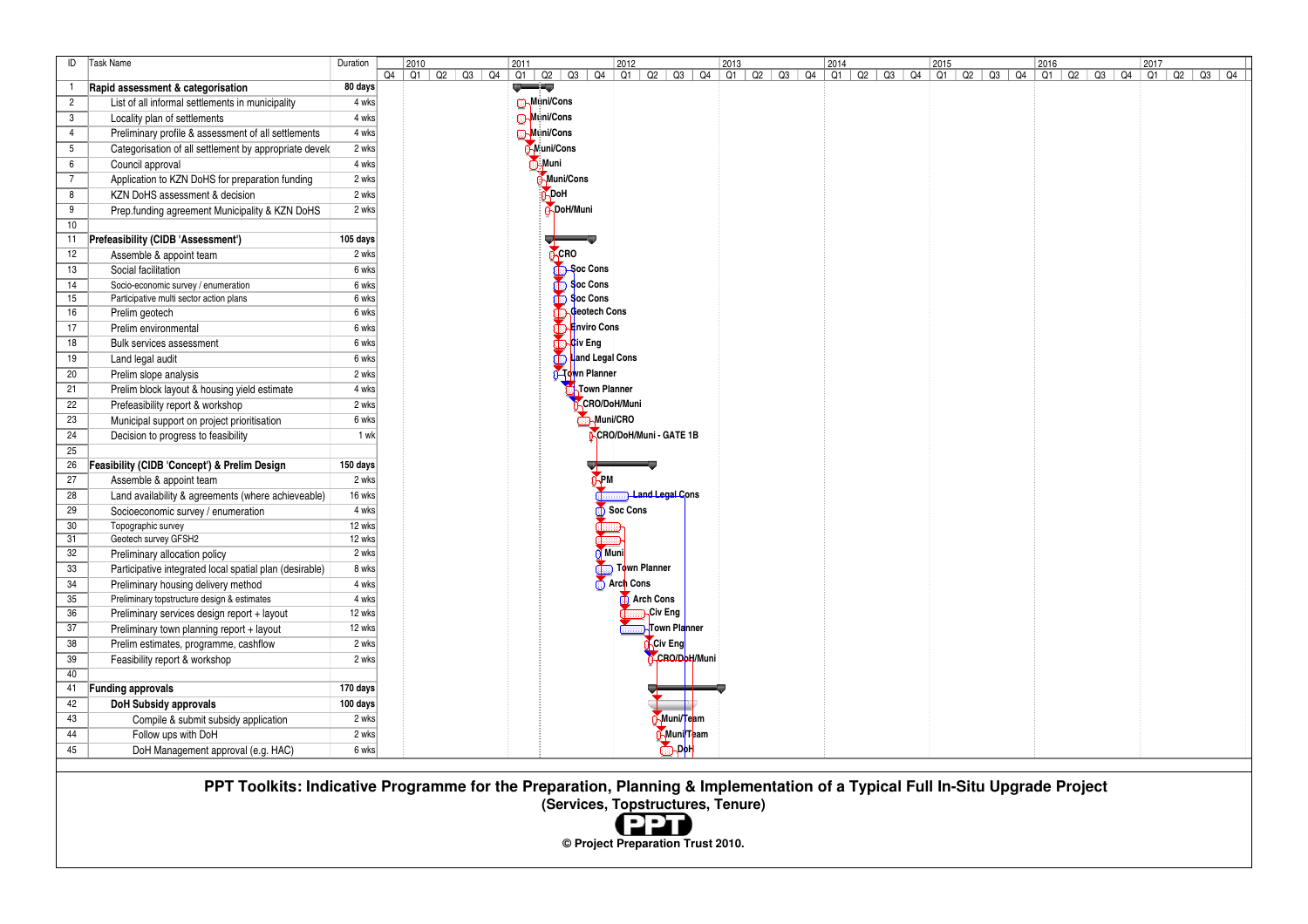| ID | Task Name                                          | Duration         | 2010 |  | 2011 |                                                                                                                                                               |  |             |               |                   |                               |           |                  |                    |                  |  |  | 2017 |                   |  |
|----|----------------------------------------------------|------------------|------|--|------|---------------------------------------------------------------------------------------------------------------------------------------------------------------|--|-------------|---------------|-------------------|-------------------------------|-----------|------------------|--------------------|------------------|--|--|------|-------------------|--|
|    |                                                    |                  |      |  |      | $\begin{array}{ c c c c c c c c }\n\hline\n & 2010 & & 2011 & & 2012 \\ \hline\nQ4 & Q1 & Q2 & Q3 & Q4 & Q1 & Q2 & Q3 & Q4 & Q1 & Q2 & \ \hline\n\end{array}$ |  | $Q3$ $Q4$   |               |                   |                               |           |                  |                    |                  |  |  |      | Q1   Q2   Q3   Q4 |  |
| 46 | DoH MEC approval (full for tr1, condit for bal.)   | 6 wks            |      |  |      |                                                                                                                                                               |  | <b>NDoH</b> |               |                   |                               |           |                  |                    |                  |  |  |      |                   |  |
| 47 | Agreement with DoH for tranche 1 only              | 4 wks            |      |  |      |                                                                                                                                                               |  |             | DoH, Muni     |                   |                               |           |                  |                    |                  |  |  |      |                   |  |
| 48 | Disb. Tr1. funding on agreed milestones            | $0 \text{ days}$ |      |  |      |                                                                                                                                                               |  |             | $\sqrt{10/1}$ |                   |                               |           |                  |                    |                  |  |  |      |                   |  |
| 49 | Municipal infrastructure funding                   | 70 days          |      |  |      |                                                                                                                                                               |  |             |               |                   |                               |           |                  |                    |                  |  |  |      |                   |  |
| 50 | Municipal submission: USDG/internal                | 4 wks            |      |  |      |                                                                                                                                                               |  |             |               |                   |                               |           |                  |                    |                  |  |  |      |                   |  |
| 51 | Assessment / approval                              | 4 wks            |      |  |      |                                                                                                                                                               |  |             |               |                   |                               |           |                  |                    |                  |  |  |      |                   |  |
| 52 | Exco consideration & approval                      | 4 wks            |      |  |      |                                                                                                                                                               |  |             |               |                   |                               |           |                  |                    |                  |  |  |      |                   |  |
| 53 | Municipal budget allocation                        | 2 wks            |      |  |      |                                                                                                                                                               |  |             |               |                   |                               |           |                  |                    |                  |  |  |      |                   |  |
| 54 |                                                    |                  |      |  |      |                                                                                                                                                               |  |             |               |                   |                               |           |                  |                    |                  |  |  |      |                   |  |
| 55 | Land Acquisition (where not yet finalised)         | 90 days          |      |  |      |                                                                                                                                                               |  |             |               |                   |                               |           |                  |                    |                  |  |  |      |                   |  |
| 56 | Assemble and appoint team                          | 2 wks            |      |  |      |                                                                                                                                                               |  |             |               |                   |                               |           |                  |                    |                  |  |  |      |                   |  |
| 57 | Negotiations & valuations                          | 0 wks            |      |  |      |                                                                                                                                                               |  |             | 0             |                   |                               |           |                  |                    |                  |  |  |      |                   |  |
| 58 | Applications for land funding (assume in place)    | 0 wks            |      |  |      |                                                                                                                                                               |  |             |               |                   |                               |           |                  |                    |                  |  |  |      |                   |  |
| 59 | Secure land funding (assume in place)              | 0 wks            |      |  |      |                                                                                                                                                               |  |             |               |                   |                               |           |                  |                    |                  |  |  |      |                   |  |
| 60 | Expropriation (assume not required)                | 0 wks            |      |  |      |                                                                                                                                                               |  |             |               |                   |                               |           |                  |                    |                  |  |  |      |                   |  |
| 61 | Land transfers & payments                          | 16 wks           |      |  |      |                                                                                                                                                               |  |             |               |                   |                               |           |                  |                    |                  |  |  |      |                   |  |
| 62 |                                                    |                  |      |  |      |                                                                                                                                                               |  |             |               |                   |                               |           |                  |                    |                  |  |  |      |                   |  |
| 63 | <b>Detailed Design &amp; Planning Approvals</b>    | 445 days         |      |  |      |                                                                                                                                                               |  |             |               |                   |                               |           |                  |                    |                  |  |  |      |                   |  |
| 64 | Setup                                              | 10 days          |      |  |      |                                                                                                                                                               |  |             |               |                   |                               |           |                  |                    |                  |  |  |      |                   |  |
| 65 | Assemble & appoint team                            | 2 wks            |      |  |      |                                                                                                                                                               |  |             |               | <b>B</b> Muni     |                               |           |                  |                    |                  |  |  |      |                   |  |
| 66 | Town planning & Approvals                          | 300 days         |      |  |      |                                                                                                                                                               |  |             |               |                   |                               |           |                  |                    |                  |  |  |      |                   |  |
| 67 | Floodline determination                            | 4 wks            |      |  |      |                                                                                                                                                               |  |             |               | <b>D</b> Engineer |                               |           |                  |                    |                  |  |  |      |                   |  |
| 68 | Topo survey (complete)                             | 0 days           |      |  |      |                                                                                                                                                               |  |             |               | $\sqrt{2/18}$     |                               |           |                  |                    |                  |  |  |      |                   |  |
| 69 | EIA (basic assessment - where required)            | 16 wks           |      |  |      |                                                                                                                                                               |  |             |               |                   | <b>Env Cors</b>               |           |                  |                    |                  |  |  |      |                   |  |
| 70 | Geotech report (complete)                          | 0 wks            |      |  |      |                                                                                                                                                               |  |             |               | 2/18              |                               |           |                  |                    |                  |  |  |      |                   |  |
| 71 | Prelim. Town planning layout                       | 6 wks            |      |  |      |                                                                                                                                                               |  |             |               |                   | <b><i><u>A</u>Planner</i></b> |           |                  |                    |                  |  |  |      |                   |  |
| 72 | Prelim. Eng.services design & layout               | 8 wks            |      |  |      |                                                                                                                                                               |  |             |               |                   | <b>⊩Enqineer</b>              |           |                  |                    |                  |  |  |      |                   |  |
| 73 | EIA Record of Decision                             | 4 wks            |      |  |      |                                                                                                                                                               |  |             |               |                   | Env Cons                      |           |                  |                    |                  |  |  |      |                   |  |
| 74 | Final town planning layout                         | 6 wks            |      |  |      |                                                                                                                                                               |  |             |               |                   | .<br>∋Muni Team               |           |                  |                    |                  |  |  |      |                   |  |
| 75 | Approval by Municipality                           | 6 wks            |      |  |      |                                                                                                                                                               |  |             |               |                   |                               | Muni Team |                  |                    |                  |  |  |      |                   |  |
| 76 | Township establishment applications / hearings     | 20 wks           |      |  |      |                                                                                                                                                               |  |             |               |                   |                               |           | Team / Mun / DFA |                    |                  |  |  |      |                   |  |
| 77 | Township establishment approvals                   | 4 wks            |      |  |      |                                                                                                                                                               |  |             |               |                   |                               |           | Team / Mun / DFA |                    |                  |  |  |      |                   |  |
| 78 | Municipal confirmation of infr budget              | 2 wks            |      |  |      |                                                                                                                                                               |  |             |               |                   |                               |           | Muni             |                    |                  |  |  |      |                   |  |
| 79 | Survey                                             | 85 days          |      |  |      |                                                                                                                                                               |  |             |               |                   |                               |           |                  |                    |                  |  |  |      |                   |  |
| 80 | Calculate general plan                             | 2 wks            |      |  |      |                                                                                                                                                               |  |             |               |                   |                               |           | Muni Team        |                    |                  |  |  |      |                   |  |
| 81 | Submit provisional GP                              | 1 wk             |      |  |      |                                                                                                                                                               |  |             |               |                   |                               |           | Muni Team        |                    |                  |  |  |      |                   |  |
| 82 | Approval of provisional GP                         | 4 wks            |      |  |      |                                                                                                                                                               |  |             |               |                   |                               |           | <b>ASG</b>       |                    |                  |  |  |      |                   |  |
| 83 | Beacon sites                                       | 4 wks            |      |  |      |                                                                                                                                                               |  |             |               |                   |                               |           | Muni Team        |                    |                  |  |  |      |                   |  |
| 84 | Submit final GP                                    | 2 wks            |      |  |      |                                                                                                                                                               |  |             |               |                   |                               |           |                  | Muni Tean          |                  |  |  |      |                   |  |
| 85 | Approval of final GP                               | 4 wks            |      |  |      |                                                                                                                                                               |  |             |               |                   |                               |           | ्रें⊱५           |                    |                  |  |  |      |                   |  |
| 86 | DoH Tranche 2 (infrastructure approval)            | 40 days          |      |  |      |                                                                                                                                                               |  |             |               |                   |                               |           |                  |                    |                  |  |  |      |                   |  |
| 87 | Application to DoH for tr 2 (infr - if applicable) | 4 wks            |      |  |      |                                                                                                                                                               |  |             |               |                   |                               |           |                  | <b>⊦√</b> luni     |                  |  |  |      |                   |  |
| 88 | DoH assessment and approval                        | 4 wks            |      |  |      |                                                                                                                                                               |  |             |               |                   |                               |           |                  |                    | DoH - GATE 3 TR2 |  |  |      |                   |  |
| 89 | Disb. Prep. Tr2 on agreed milestones               | 0 days           |      |  |      |                                                                                                                                                               |  |             |               |                   |                               |           |                  | $\frac{1}{2}$ 9/22 |                  |  |  |      |                   |  |
| 90 | <b>NHBRC Project Enrolment</b>                     | 40 days          |      |  |      |                                                                                                                                                               |  |             |               |                   |                               |           |                  |                    |                  |  |  |      |                   |  |

 **PPT Toolkits: Indicative Programme for the Preparation, Planning & Implementation of a Typical Full In-Situ Upgrade Project**

**(Services, Topstructures, Tenure)** (22)

**© Project Preparation Trust 2010.**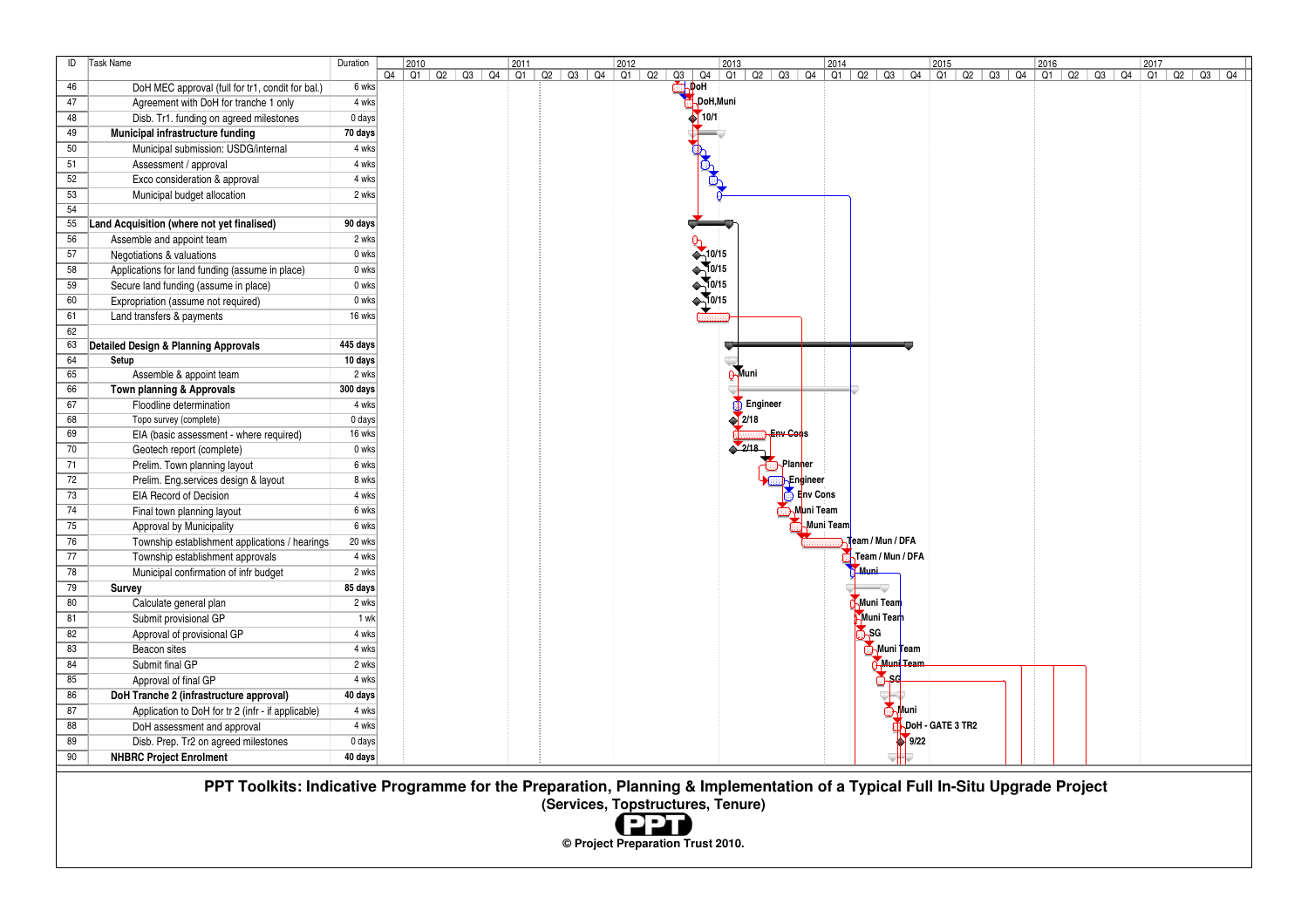| ID               | Task Name                                           | Duration |  |  |  |  |  |  |  |  | 2014 |               |                           |                   | 2015 |  |               |      |                      |             |                    |  |  |
|------------------|-----------------------------------------------------|----------|--|--|--|--|--|--|--|--|------|---------------|---------------------------|-------------------|------|--|---------------|------|----------------------|-------------|--------------------|--|--|
|                  |                                                     |          |  |  |  |  |  |  |  |  |      |               |                           |                   |      |  |               |      |                      |             |                    |  |  |
| 91               | Evaluation                                          | 4 wks    |  |  |  |  |  |  |  |  |      |               |                           | NHBRC             |      |  |               |      |                      |             |                    |  |  |
| 92               | Enrolment                                           | 4 wks    |  |  |  |  |  |  |  |  |      |               |                           | NHBRC             |      |  |               |      |                      |             |                    |  |  |
| 93               | <b>Civil engineering &amp; Services Contracting</b> | 100 days |  |  |  |  |  |  |  |  |      |               |                           |                   |      |  |               |      |                      |             |                    |  |  |
| 94               | Detailed design & estimates                         | 6 wks    |  |  |  |  |  |  |  |  |      | Civ Eng       |                           |                   |      |  |               |      |                      |             |                    |  |  |
| 95               | Municipal approval of design                        | 2 wks    |  |  |  |  |  |  |  |  |      | <b>C</b> Muni |                           |                   |      |  |               |      |                      |             |                    |  |  |
| 96               | Detailed design drawings & documentation            | 4 wks    |  |  |  |  |  |  |  |  |      |               | <b>A</b> Civ Eng          |                   |      |  |               |      |                      |             |                    |  |  |
| 97               | Finalise estimates & cash flows for infr.           | 2 wks    |  |  |  |  |  |  |  |  |      |               | Civ Eng                   |                   |      |  |               |      |                      |             |                    |  |  |
| 98               | Contract documentation                              | 4 wks    |  |  |  |  |  |  |  |  |      |               | <b>Civ</b> <sup>Eng</sup> |                   |      |  |               |      |                      |             |                    |  |  |
| 99               | Environmental Management Plan                       | 4 wks    |  |  |  |  |  |  |  |  |      |               |                           | <b>S</b> Env Cons |      |  |               |      |                      |             |                    |  |  |
| 100              |                                                     |          |  |  |  |  |  |  |  |  |      |               |                           |                   |      |  |               |      |                      |             |                    |  |  |
| 101              | Services Delivery (Internal + Bulk)                 | 460 days |  |  |  |  |  |  |  |  |      |               |                           |                   |      |  |               |      |                      |             |                    |  |  |
| 102              | Services contracting                                | 40 days  |  |  |  |  |  |  |  |  |      |               |                           |                   |      |  |               |      |                      |             |                    |  |  |
| 103              | Tender                                              | $4$ wks  |  |  |  |  |  |  |  |  |      |               |                           | Muni              |      |  |               |      |                      |             |                    |  |  |
| 104              | Contract award                                      | 4 wks    |  |  |  |  |  |  |  |  |      |               |                           | $M$ uni           |      |  |               |      |                      |             |                    |  |  |
| $\overline{105}$ | <b>Services Construction</b>                        | 420 days |  |  |  |  |  |  |  |  |      |               |                           |                   |      |  | -11           |      |                      |             |                    |  |  |
| 106              | Infrastructure construction                         | 78 wks   |  |  |  |  |  |  |  |  |      |               |                           |                   |      |  |               |      | Contractors          |             |                    |  |  |
| 107              | Infr. handover & compl. certificates                | 6 wks    |  |  |  |  |  |  |  |  |      |               |                           |                   |      |  |               |      | Contr/Muni           |             |                    |  |  |
| 108              |                                                     |          |  |  |  |  |  |  |  |  |      |               |                           |                   |      |  |               |      |                      |             |                    |  |  |
| 109              | <b>Transfers and conveyencing</b>                   | 310 days |  |  |  |  |  |  |  |  |      |               |                           |                   |      |  |               |      |                      |             |                    |  |  |
| 110              | Township register & allocations                     | 40 days  |  |  |  |  |  |  |  |  |      |               |                           |                   |      |  |               |      |                      |             |                    |  |  |
| 111              | Finalise allocations / allocations policy           | 8 wks    |  |  |  |  |  |  |  |  |      |               |                           |                   |      |  | <b>Muni</b>   |      |                      |             |                    |  |  |
| 112              | Open township register                              | 8 wks    |  |  |  |  |  |  |  |  |      |               |                           |                   |      |  | <b>A</b> luni |      |                      |             |                    |  |  |
| $\overline{113}$ | Beneficiary registration & DoH approval             | 190 days |  |  |  |  |  |  |  |  |      |               |                           |                   |      |  |               |      |                      |             |                    |  |  |
| 114              | Phase 1 (lodge + approval)                          | 6 wks    |  |  |  |  |  |  |  |  |      |               |                           |                   |      |  | <b>Muni</b>   |      |                      |             |                    |  |  |
| $\overline{115}$ | Phase 2 (lodge + approval)                          | 6 wks    |  |  |  |  |  |  |  |  |      |               |                           |                   |      |  |               |      |                      |             |                    |  |  |
| $\overline{116}$ | Phase 2 (lodge + approval)                          | 6 wks    |  |  |  |  |  |  |  |  |      |               |                           |                   |      |  |               |      |                      |             |                    |  |  |
| 117              | Register site transfers to beneficiaries            | 200 days |  |  |  |  |  |  |  |  |      |               |                           |                   |      |  |               |      |                      |             |                    |  |  |
| 118              | Phase 1                                             | 8 wks    |  |  |  |  |  |  |  |  |      |               |                           |                   |      |  |               |      | <b>A</b> Conveyencer |             |                    |  |  |
| 119              | Phase 2                                             | 8 wks    |  |  |  |  |  |  |  |  |      |               |                           |                   |      |  |               |      | Conveyencer          |             |                    |  |  |
| 120              | Phase 3                                             | 8 wks    |  |  |  |  |  |  |  |  |      |               |                           |                   |      |  |               |      |                      |             | <b>Conveyencer</b> |  |  |
| 121              | DoH Tranche 3 (topstructure approval)               | 200 days |  |  |  |  |  |  |  |  |      |               |                           |                   |      |  |               |      |                      |             |                    |  |  |
| 122              | Ph1 applic to DoH for tr 3 (topstr. funding)        | 4 wks    |  |  |  |  |  |  |  |  |      |               |                           |                   |      |  |               | Muri |                      |             |                    |  |  |
| 123              | Ph1 assessment, approval                            | 4 wks    |  |  |  |  |  |  |  |  |      |               |                           |                   |      |  |               | ҕ҈҃ҏ |                      |             |                    |  |  |
| 124              | Disb. Prep. Tr3 on agreed milestones                | 0 days   |  |  |  |  |  |  |  |  |      |               |                           |                   |      |  |               |      |                      |             |                    |  |  |
| 125              | Ph2 applic to DoH for tr 3 (topstr. funding)        | 4 wks    |  |  |  |  |  |  |  |  |      |               |                           |                   |      |  |               |      |                      |             |                    |  |  |
| 126              | Ph2 assessment, approval                            | 4 wks    |  |  |  |  |  |  |  |  |      |               |                           |                   |      |  |               |      | -Dol                 |             |                    |  |  |
| 127              | Disb. Prep. Tr3 on agreed milestones                | 0 days   |  |  |  |  |  |  |  |  |      |               |                           |                   |      |  |               |      |                      |             |                    |  |  |
| 128              | Ph3 applic to DoH for tr 3 (topstr. funding)        | 4 wks    |  |  |  |  |  |  |  |  |      |               |                           |                   |      |  |               |      |                      |             |                    |  |  |
| 129              | Ph3 assessment, approval                            | 4 wks    |  |  |  |  |  |  |  |  |      |               |                           |                   |      |  |               |      |                      | <b>ADoH</b> |                    |  |  |
| 130              | Disb. Prep. Tr3 on agreed milestones                | 0 days   |  |  |  |  |  |  |  |  |      |               |                           |                   |      |  |               |      |                      |             | $-11/28$           |  |  |
| $\overline{131}$ |                                                     |          |  |  |  |  |  |  |  |  |      |               |                           |                   |      |  |               |      |                      |             |                    |  |  |
| $\overline{132}$ | Topstructure delivery                               | 466 days |  |  |  |  |  |  |  |  |      |               |                           |                   |      |  |               |      |                      |             |                    |  |  |
| 133              | Local contractor capacitation & setup               | 110 days |  |  |  |  |  |  |  |  |      |               |                           |                   |      |  |               |      |                      |             |                    |  |  |
| $\overline{134}$ | Establish site office                               | 6 wks    |  |  |  |  |  |  |  |  |      |               |                           |                   |      |  | <b>O</b> Muni |      |                      |             |                    |  |  |
| 135              | Select, train local builders                        | 16 wks   |  |  |  |  |  |  |  |  |      |               |                           |                   |      |  |               | Muni |                      |             |                    |  |  |

 **PPT Toolkits: Indicative Programme for the Preparation, Planning & Implementation of a Typical Full In-Situ Upgrade Project (Services, Topstructures, Tenure)** 

(PPT) **© Project Preparation Trust 2010.**